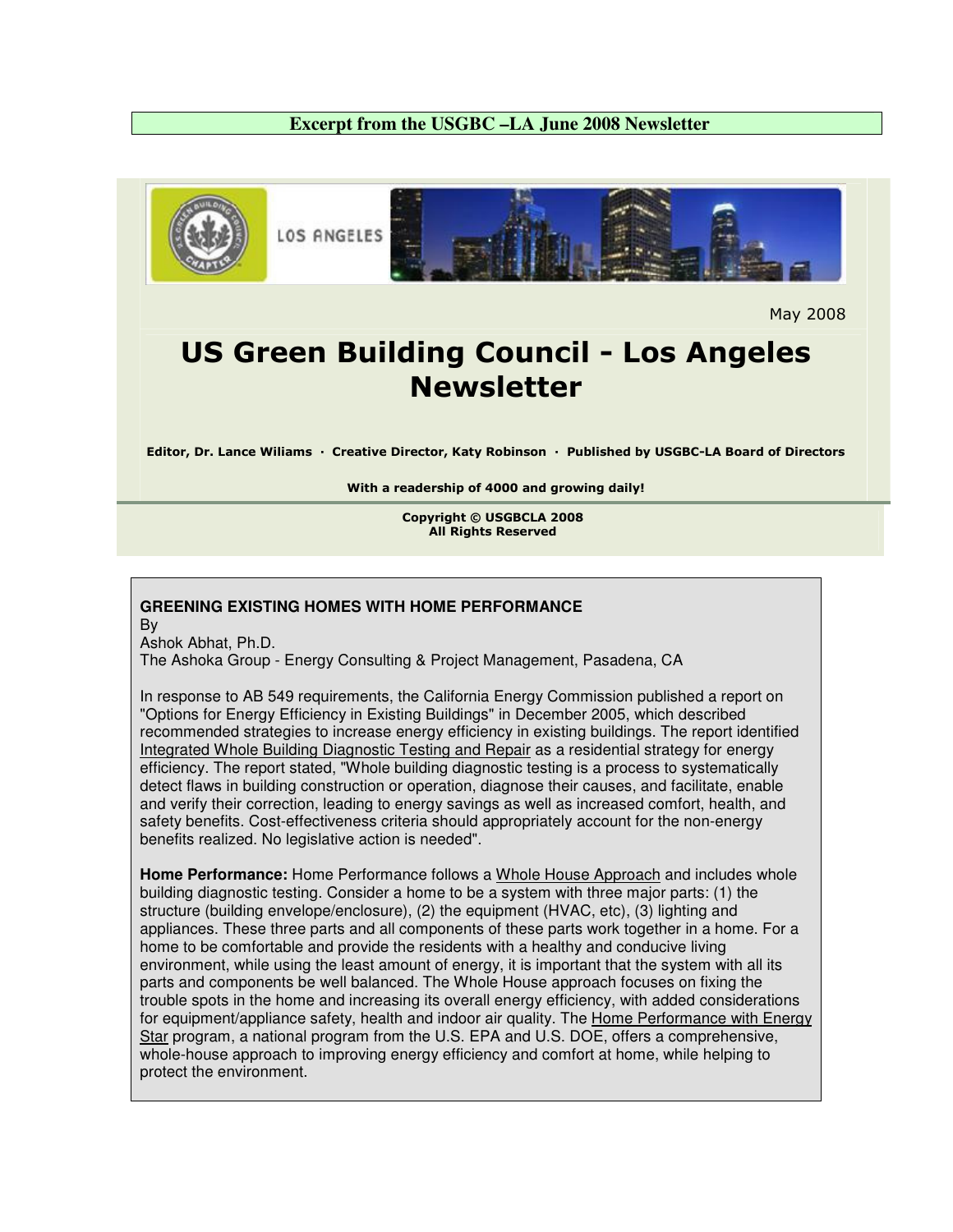**Typical Home Problems** reported by homeowners, and addressed through Home Performance, are:

- High Energy Bills
- Hot or Cold Rooms
- Drafty Rooms
- Mold, Mildew or Musty Odors
- Damp Basement
- Cold Floors in Winter
- Dust
- Moisture on Windows
- Peeling Paint
- Dry Indoor Air in Winter

According to the U.S. EPA, "A drafty home, rooms that are too hot or too cold, and high energy bills are all common issues for homeowners. Installing a new heating or air conditioning system, buying replacement windows, or adding more insulation may fix part of the problem. But the way to better results is through an integrated 'whole-house' approach that looks at your house as a system."

**The Home Performance Process** starts with a homeowner interview to understand the primary issues of concern to the homeowner and the homeowner's assessment of the comfort level in his/her home. An evaluation of the utility bills (gas, electricity) for the past 12 months is then carried out for base and peak loads, followed by a walk through the house and reviewing the problem areas. Diagnostic testing is carried out using a variety of tools, such as blower door, duct blaster, carbon monoxide tester, gas leakage tester, infrared camera, etc. Testing includes: Measurement of enclosure air leakage and duct leakage, pressurization and depressurization tests as needed, combustion safety tests for combustion equipment and appliances, checking attic and crawl space ventilation, exposed insulation installation quality check, insulation and air barrier inspection, HVAC system and thermostats check, temperature stratification tests, hot water heater check, lighting and other electrical loads assessment, thermal imaging, etc. A comprehensive report of the findings is subsequently presented to the homeowner along with recommendations for improvements. A Test-Out is suggested following implementation of the recommendations by the homeowner.

**Sample Home Evaluation Results** are given in the Table below for three So. California houses built over a period of 35 years (between 1943 and 1978), and having a living area varying almost two-fold (between 1,568 and 3,250 square feet). The 1943 house had 3 additions over the years. The annual utility bill amounts (gas + electricity) are presented in column 3 of the Table, with the utility charges per square foot per year provided in parenthesis under the annual utility charges. \_\_\_\_\_\_\_\_\_\_\_\_\_\_\_\_\_\_\_\_\_\_\_\_\_\_\_\_\_\_\_\_\_\_\_\_\_\_\_\_\_\_\_\_\_\_\_\_\_\_\_\_\_\_\_\_\_\_\_\_\_\_\_\_\_\_\_\_\_\_\_\_\_\_\_\_\_\_\_\_\_\_\_\_\_

| Location<br>/Year Built<br>/(Additions) | Living<br>Area<br>sq. ft | Annual<br>Utility Bill (\$)/<br>$($\sqrt{$}$ sq.ft/year) | Enclosure<br>Leakage<br>@50 Pascals | Duct<br>Leakage<br>@25 Pascals | <b>HVAC Capacity</b><br>Air conditioner (tons)<br>Furnace (BTU) |
|-----------------------------------------|--------------------------|----------------------------------------------------------|-------------------------------------|--------------------------------|-----------------------------------------------------------------|
| Long Beach<br>1943(3)                   | 1.943                    | \$2.163<br>(\$1.01)                                      | 3.270 cfm                           | 430 cfm                        | 4 tons<br>100,000 BTU                                           |
| Pasadena<br>1952(0)                     | 1.568                    | \$2,188<br>(\$1.47)                                      | 5,245 cfm<br>$(2,863^*)$            | 555 cfm<br>$(12^*)$            | 4 tons<br>100,000 BTU                                           |
| Anaheim<br>1978(0)                      | 3.250                    | \$3,250<br>(\$1.00)                                      | 3,550 cfm                           | 810 cfm                        | 5 tons<br>100,000 BTU                                           |
| * Test-Out Leakage Data (cfm)           |                          |                                                          |                                     |                                |                                                                 |